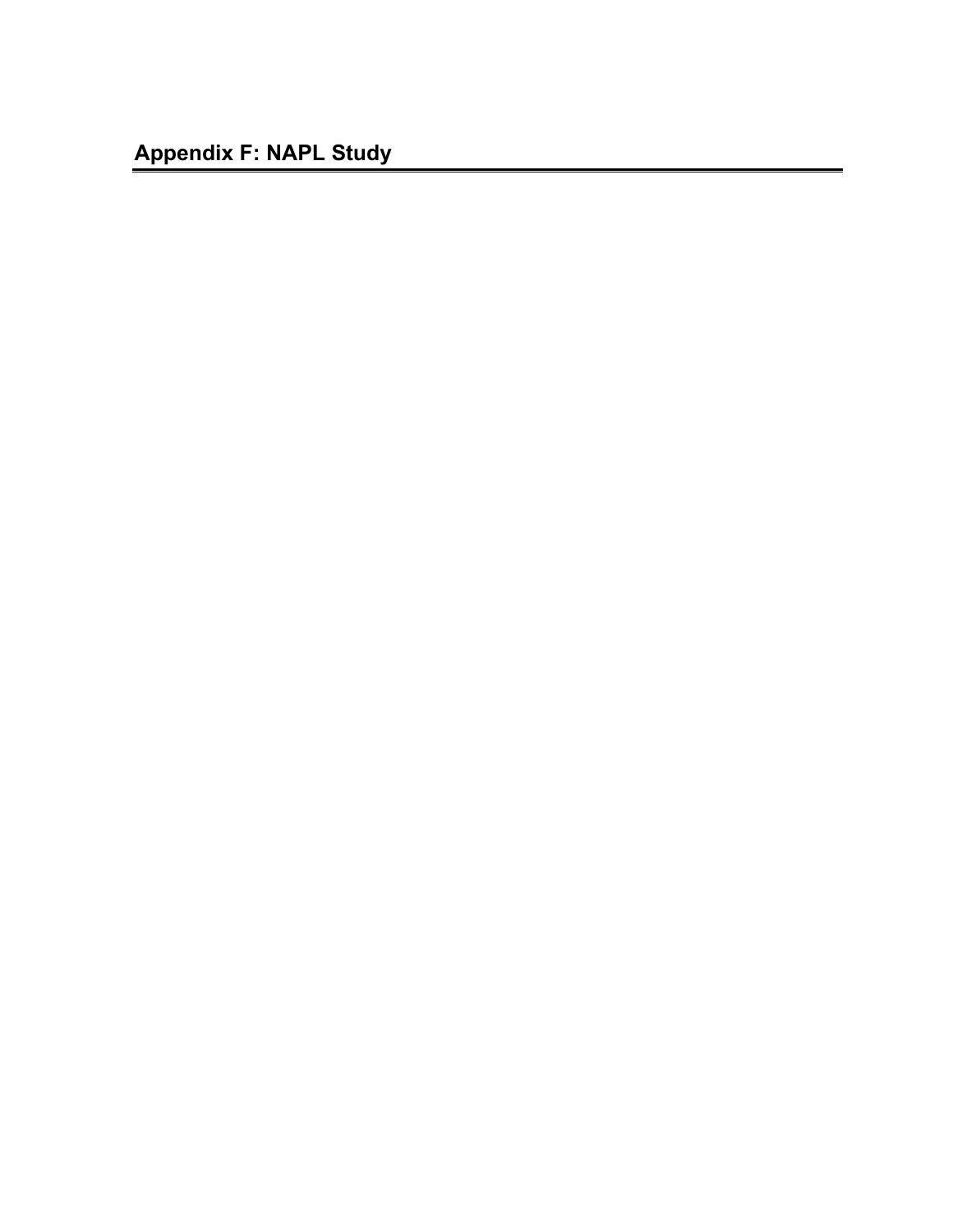### August 20, 2004

To: Lisa Saban – Windward Environmental Tad Deshler – Windward Environmental

From: Warren Hansen – Onsite Enterprises

- cc: Doug Hotchkiss Port of Seattle Ravi Sanga – US Environmental Protection Agency – Region 10 Kymberly Takasaki – Army Corps of Engineers-Seattle District [OTHERS ????]
- Subject: Lower Duwamish Waterway Superfund Site, T-117 Early Action Area – Results of Monitoring for LNAPL in Upland Shoreline Monitoring Wells.

### **Background and Purpose**

Planned groundwater observations sampling at the Terminal 117 (T117) Early Action Area (EAA) described in the original QAPP (Windward et al 2003) included monitoring for light non-aqueous phase liquids (LNAPL) using an interface probe during groundwater sampling in shoreline monitoring wells. Field deviations from the QAPP reported in the Draft Upland Sources Data Report (Windward et al 2004) noted that the interface probe was not used to check for the presence of NAPL in the monitoring wells immediately prior to sampling. The samplers believed it prudent not to introduce the interface probe into the wells immediately prior to sampling for chemical analysis, to minimize disturbance of the water column and increase the potential for crosscontamination.

The purpose of this supplemental field investigation was to address concerns regarding the potential presence of LNAPL at the site in the shoreline wells in light of the exception to the originally-planned field activities. This report describes the results of that effort.

#### **Procedures**

Shoreline monitoring wells MW-2, MW-4, MW-5 and MW-6 at T117 were monitored for the presence of LNAPL in conjunction with water level measurements for a defined period during a negative tide event in the adjacent Duwamish River on August 15, 2004. These are the same four wells included in the original monitoring program as described in the QAPP (Windward et al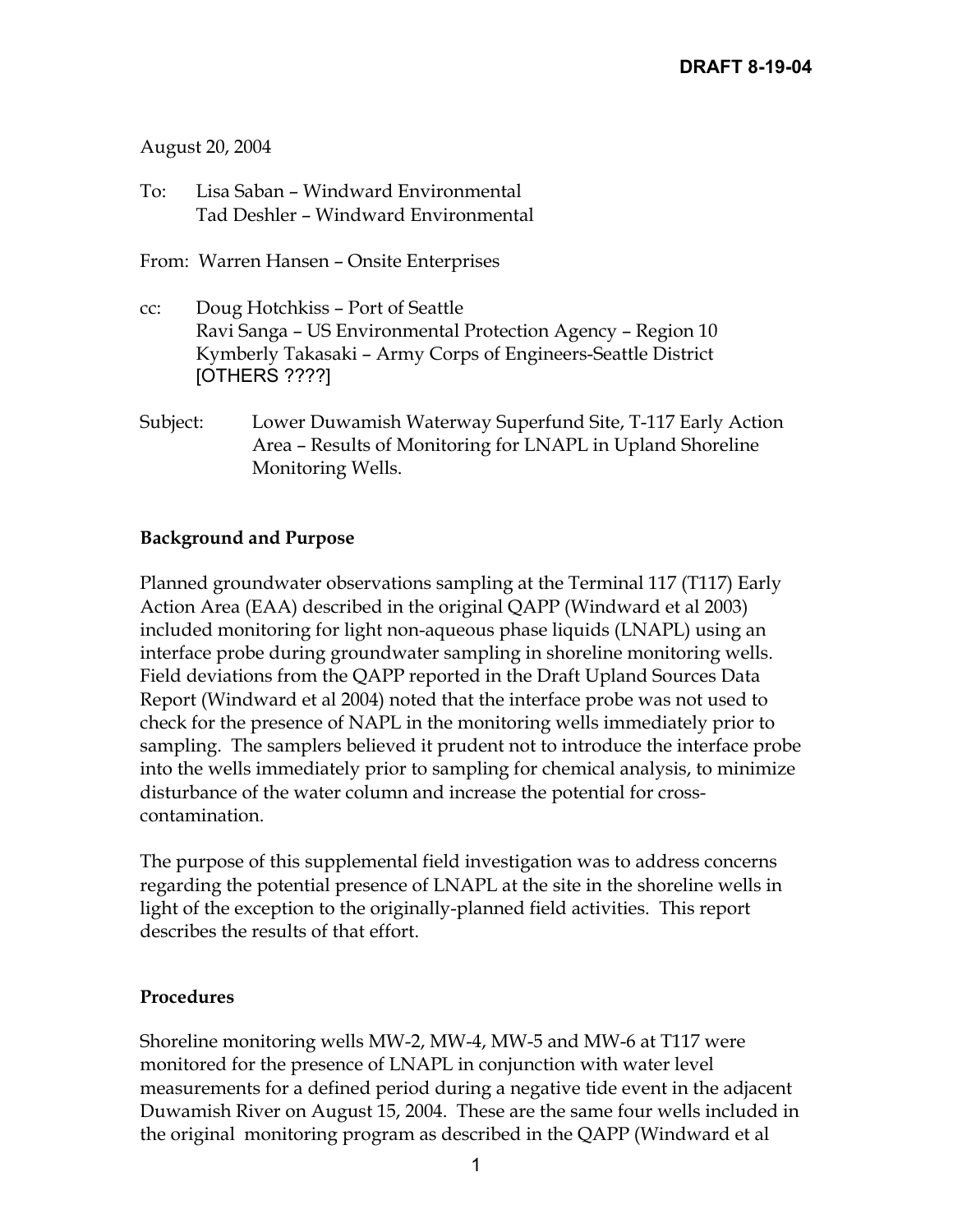2003) and are defined as "sentry wells;" positioned along the T-117 shoreline in order to check for contaminants at the point where upland groundwater is flowing to the river shoreline area. Data obtained during the tidal study (Windward 2004) and subsequent analysis of lag response times in each of the shoreline served as a basis for identifying general monitoring timeframes. A negative 0.9 (-0.9) tide was predicted for the Duwamish River on Sunday, August 15 at 11:36 AM. Table 1 shows the predicted water level responses in the study wells used during this event as a guide for scheduling the monitoring.

| Lable T. EStimated Slack-Water times in Study monitoring weils |               |       |       |       |       |
|----------------------------------------------------------------|---------------|-------|-------|-------|-------|
|                                                                | Duwamish-     | MW-02 | MW-04 | MW-05 | MW-06 |
|                                                                | West Waterway |       |       |       |       |
| Observed lag time of tidal                                     |               |       |       |       |       |
| influence in T117                                              |               | 95    | 184   | 119   | 30    |
| monitoring wells (minutes)                                     |               |       |       |       |       |
| Estimated slack water                                          |               |       |       |       |       |
| time                                                           | 11:36         | 13:06 | 14:40 | 13:35 | 12:06 |
| (August 15, 2004)*                                             |               |       |       |       |       |

Table 1. Estimated slack-water times in study monitoring wells

\* based on predicted low tide event at 11:36 in the Duwamish River.

Monitoring using an MMC Interface Probe was initiated 1 hour prior to the predicted low tide in the Duwamish Waterway. Checks for LNAPL and water level measurements were then made in each well on a rotating basis. The monitoring cycle was then repeated every 30 minutes and concluded at 15:40, one hour after the predicted occurrence of slack water in MW-4. Additional observations were also made as close as possible to the predicted slack water time for each well. Specific field procedures are described in the Proposed Procedures Memo (Onsite 2004).

### **Results**

Monitoring for LNAPL and water level observations in the four shoreline wells at T117 were successfully completed without exception to the procedures in the proposed plan.

No LNAPL was observed in any of the wells during the monitoring event (see field forms, Attachment 1). Water levels in the wells fluctuated as expected, and the monitoring timeframe successfully captured the slack water response in each well to the low tide event in the Duwamish River (see graphs, Attachment 2).

A copy of the field log book pages is included in Attachment 3.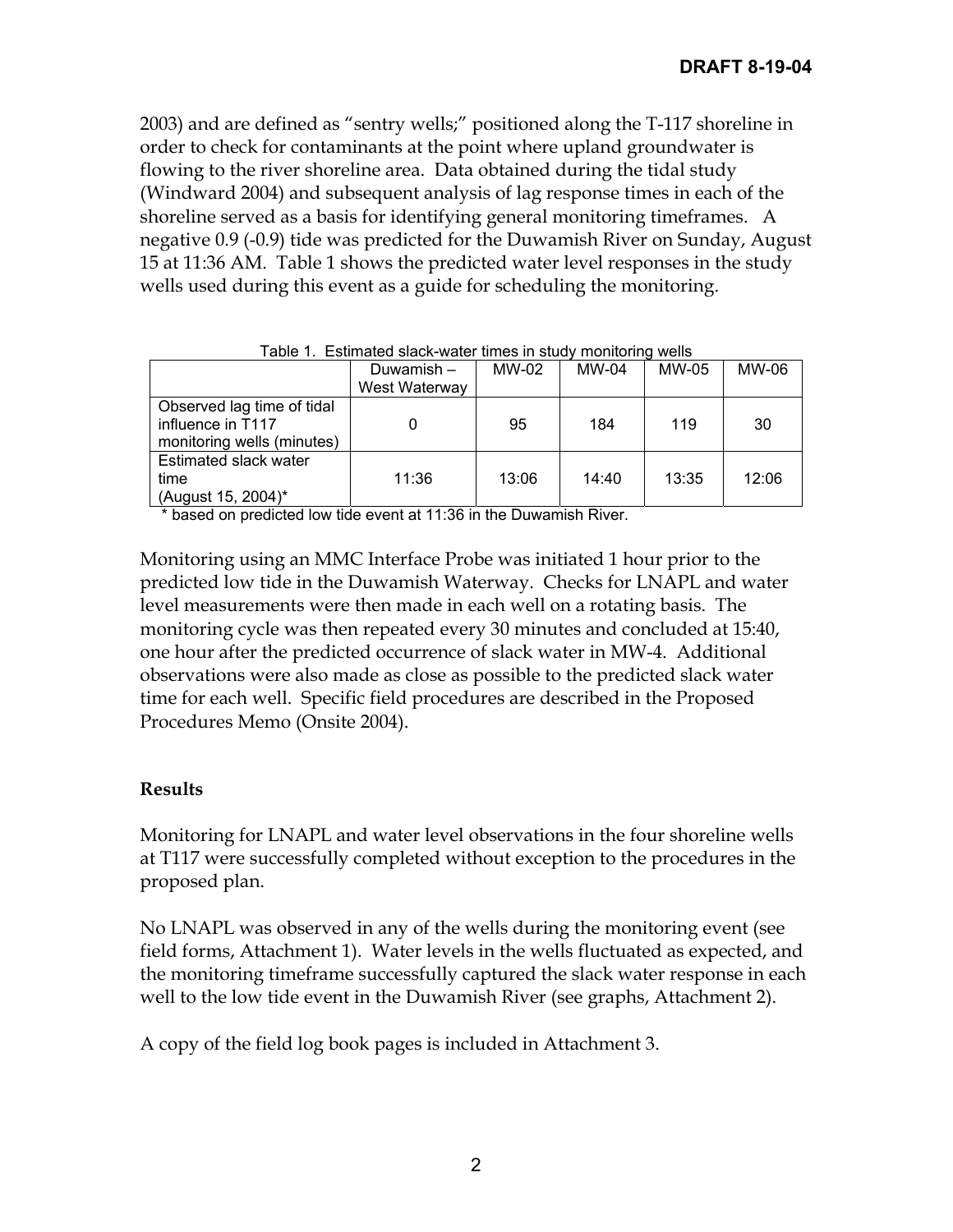#### **References**

- Onsite. 2004. Memo to Project Team: Lower Duwamish Waterway Superfund Site, T-117 Early Action Area – Proposed procedures to conduct LNAPL observations in upland shoreline monitoring wells originally included in the project QAPP (Windward 2003).
- Windward, DOF, Onsite. 2003. Lower Duwamish Waterway Superfund site, Terminal 117 early action area. Quality assurance project plan. Prepared for the Port of Seattle. Windward Environmental LLC, Dalton, Olmstead & Fuglevand, Inc., and Onsite Enterprises, Inc., Seattle, WA.
- Windward, DOF, Onsite. 2004. Lower Duwamish Waterway Superfund site, Terminal 117 early action area. T117 Upland Sources Data Report - Draft. Prepared for the Port of Seattle. Windward Environmental LLC, Dalton, Olmstead & Fuglevand, Inc., and Onsite Enterprises, Inc., Seattle, WA.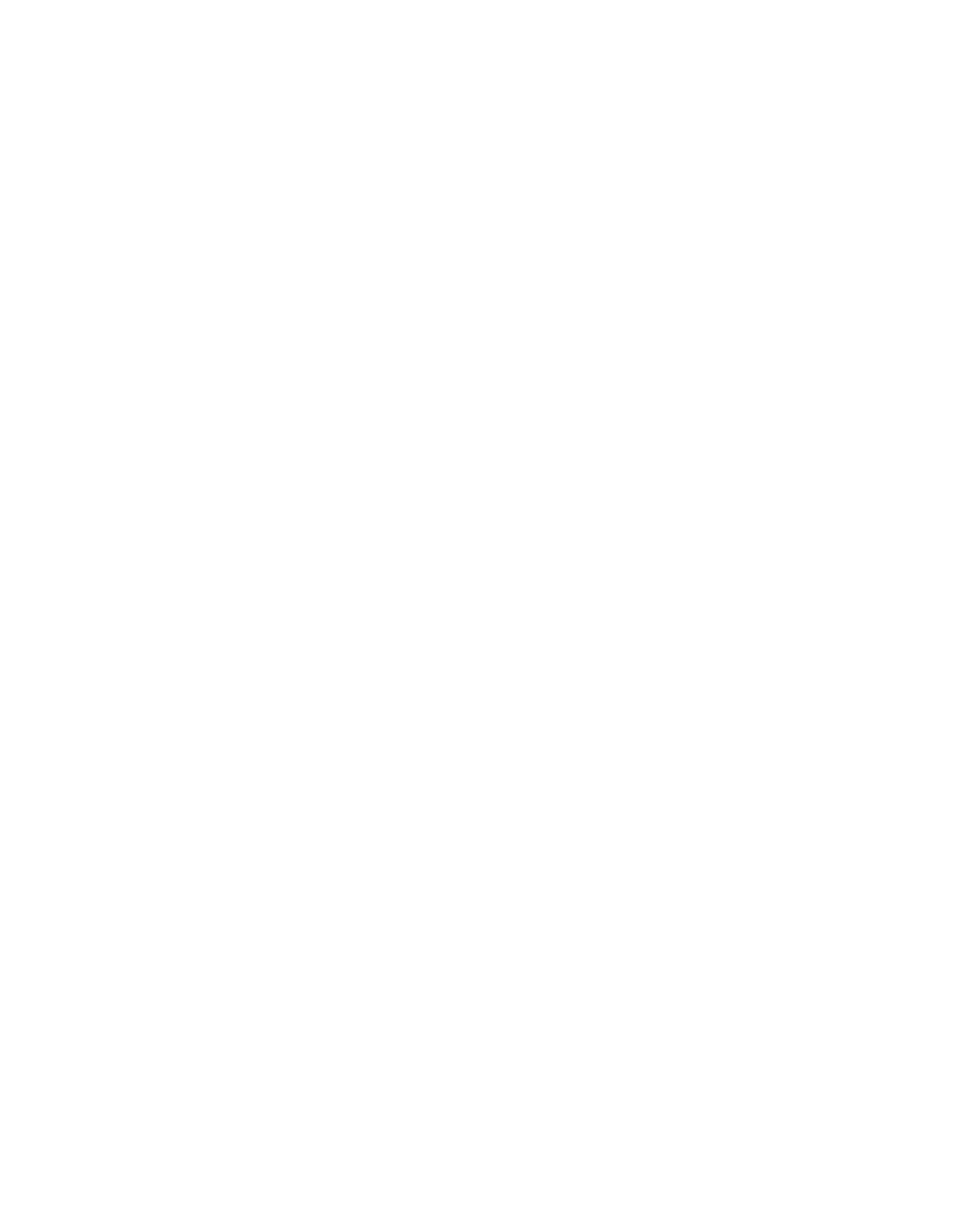Page  $1$  of  $3$ 

| Date            | Time           | Monitoring<br><u>Well</u>     | LNAPL<br>Thickness* | Depth to<br>Water                 |
|-----------------|----------------|-------------------------------|---------------------|-----------------------------------|
| $8 - 15 - 04$   | 10:36          | $MW-4$                        | none                | 10,95                             |
| $8 - 15 - 04$   | 10540          | $MW-S$                        | none                | H/H                               |
| $8 - 15 - 04$   | 10:45          | $MW-6$                        | none                | <u>12.94 </u>                     |
| $8 - 15 - 04$   | /0 :49         | $MW - Z$                      | none                | /0.SQ                             |
| 8-15-04         | 11:06          | $MW-4$                        | none                | $\mathcal{U}$ , 29                |
| $8 - 15 - 04$   | $W_{\rm s}$ og | $MW-S$                        | わかりん                | 11.42                             |
| $8 - 15 - 04$   | $11^{11}$      | $MW-G$                        | none                | 43, 27                            |
| $8 - 15 - 04$   | 11/16          | $MW - Z$                      | none                | 11.03                             |
| <u>8-15-04 </u> | 11:36          | $MW-4$                        | $p$ one             | 11.60                             |
| <u>8-15-04</u>  | 11:39          | $MW-S$                        | none                | 11.70                             |
| <u>8-15-04</u>  | 11.42          | MW-6                          | none                | 13.48                             |
| $8 - 15 - 04$   | 11:46          | $MW-Z$                        | none                | iJ.44                             |
| 8-15-04         | 12.706         | $M_{W^-}$ 6                   | nore                | 13.52                             |
| $8 - 15 - 04$   | <u>12:09</u>   | $MW-4$                        | none                | 11.89                             |
| $8 - 15 - 04$   | ) 2 ¦ ) 2      | $M\,$ L $\vee$ – $\mathcal S$ | none                | j1.98                             |
| $9 - 21 - 8$    | 12.15          | $MW - 6$                      | none                | 13.50                             |
| $8 - 15 - 04$   | 12:18          | $M_{V}$ - 2                   | none                | $\mathcal{U}$ , $7\, \mathcal{E}$ |
| $8 - 15 - 04$   | ,2:36          | $M W - 4$                     | hine                | 12.10                             |
| $8 - 12 - 54$   | 12.39          | $\mu$ W-S                     | none                | 12.14                             |

# **FIELD DATA FORM T-117 LNAPL MONITORING**

\* if none present, indicate "none."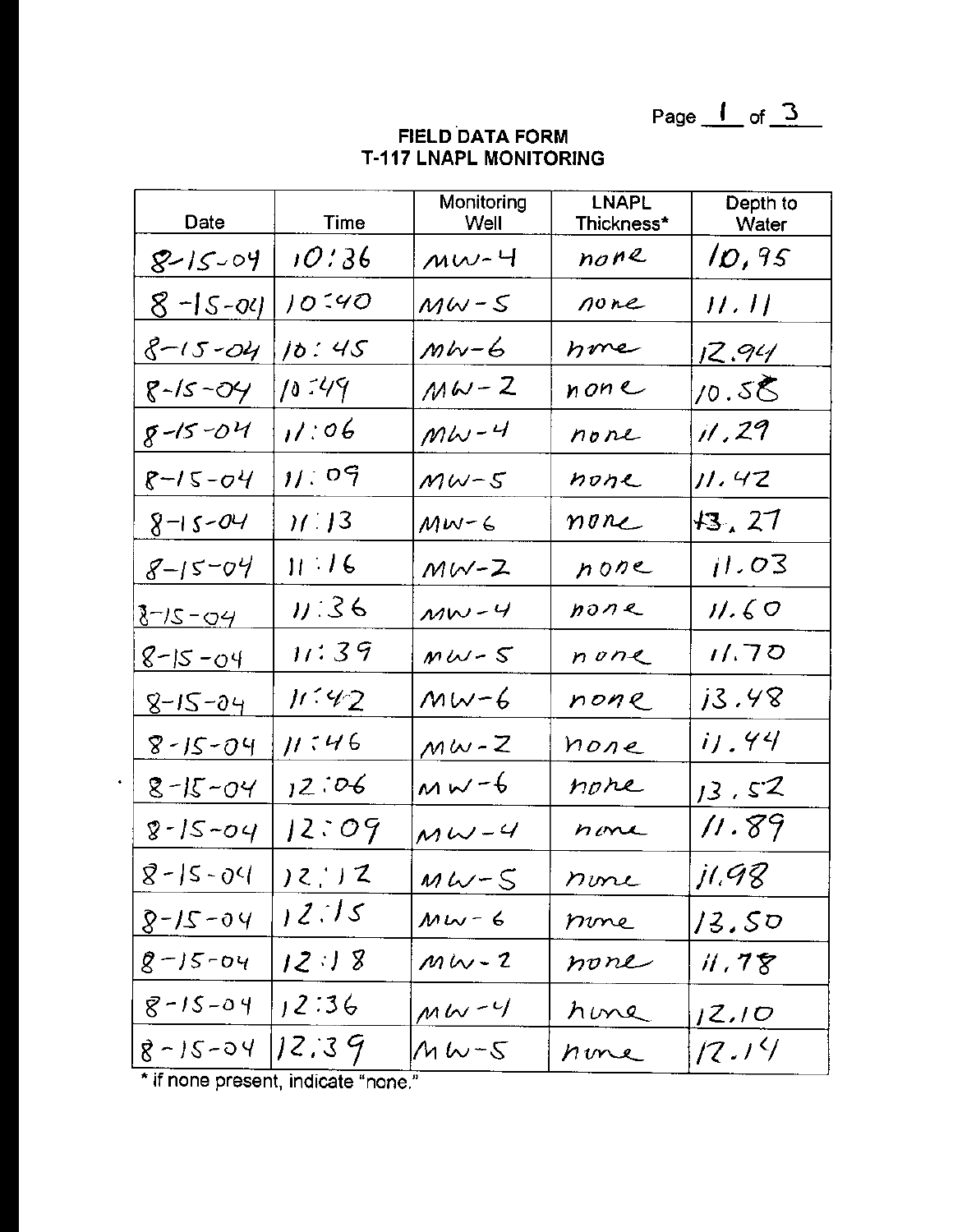Page  $2 of 3$ 

|   | Date          | Time    | Monitoring<br><u>Well</u> | <b>LNAPL</b><br>Thickness* | Depth to<br><b>Water</b> |
|---|---------------|---------|---------------------------|----------------------------|--------------------------|
|   | $8 - 15 - 04$ | 12:43   | $MW-6$                    | none                       | <u>13.38</u>             |
|   | $8 - 15 - 04$ | IZ:46   | <u> Mw - 2</u>            | $h$ one                    | <u>11.93</u>             |
|   | $8 - 15 - 04$ | 13.06   | $MW - 7$                  | hove                       | <u>ji, 97 </u>           |
|   | $8 - 15 - 04$ | 13:09   | $Mw-4$                    | none                       | 12.29                    |
|   | $8 - 15 - 04$ | 137/2   | $MW-S$                    | nwe                        | 12.25                    |
|   | $8 - 15 - 04$ | 13.75   | $Mw-6$                    | rone                       | 13.14                    |
|   | $8 - 15 - 04$ | 13:18   | $MW-2$                    | hone                       | $\eta$ , 96              |
| × | $8 - 15 - 04$ | 13:35   | $M\omega$ - $S$           | none                       | 12.29                    |
|   | $8 - 15 - 04$ | 13.38   | $MW-4$                    | none                       | jZ.4Z                    |
|   | $8 - 15 - 04$ | 13:41   | $MW-S$                    | $n$ one                    | 12.30                    |
|   | $8 - 15 - 04$ | 13 : 44 | $MW-6$                    | none                       | 12.85                    |
|   | $8 - 15 - 04$ | 13:47   | $MW-2$                    | none                       | 11.85                    |
|   | $8 - 15 - 04$ | 14:06   | $MW-4$                    | none                       | 12.48                    |
|   | $8 - 15 - 04$ | 14:09   | $MW-S$                    | none                       | 12, 27                   |
|   | 8-15-04       | 14/712  | $MW - 6$                  | nore                       | 12,46                    |
|   | $8 - 15 - 04$ | 14:15   | $Mw - 2$                  | none                       | 11.66                    |
|   | $8 - 15 - 04$ | 14:36   | $MW - 4$                  | none                       | 12,49                    |
|   | $8 - 12 - 04$ | 14.40   | $M$ W – 4                 | none                       | 12, 48                   |
|   | 8-15-04       | 14:43   | $M\omega$ - 5             | りのなと                       | <i>12.16</i>             |

# **FIELD DATA FORM T-117 LNAPL MONITORING**

\* if none present, indicate "none."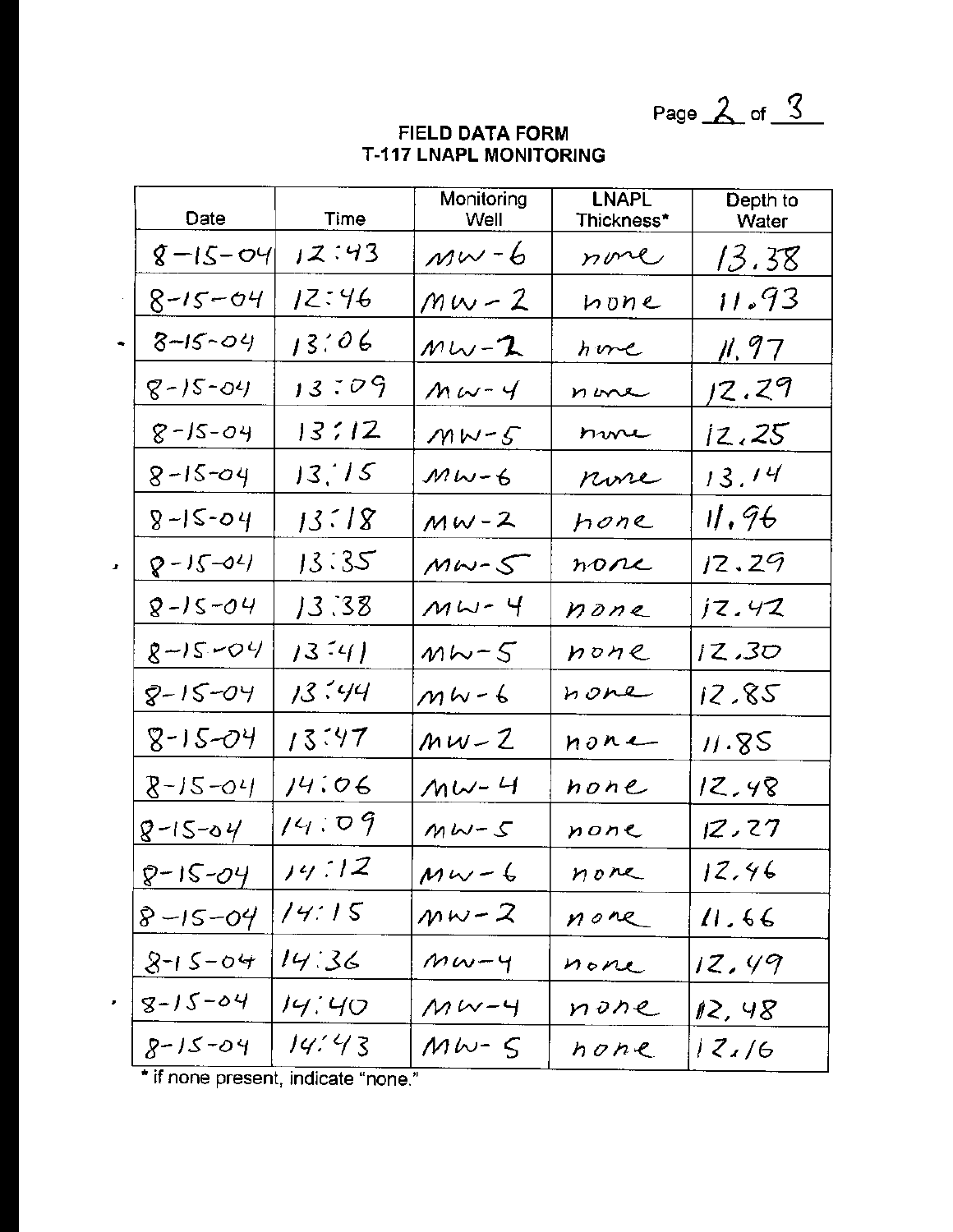Page  $\overline{3}$  of  $\overline{3}$ 

| Date                        | Time         | Monitoring<br>Well | <b>LNAPL</b><br>Thickness* | Depth to<br>Water |
|-----------------------------|--------------|--------------------|----------------------------|-------------------|
| <u>8-15-04</u>              | 14:47        | $MW - 6$           | pone                       | <u>11, 74</u>     |
| $8 - 12 - 04$               | 14.50        | $MW-Z$             | $h$ one                    | 10.23             |
| $8 - 15 - 04$               | 15:06        | $Mw-4$             | none                       | 17.42             |
| 8-15-04                     | 15.04        | $MW-S$             | $h$ one                    | 12,02             |
| $8 - 15 - 04$               | 157/2        | $MW-G$             | $h$ one                    | 11/12             |
| $8 - 215$                   | 5:15         | $MW-Z$             | none                       | 10.88             |
| $8 - 15 - 04$               | 15:36        | $MW-4$             | hone                       | 12.29             |
| $8 - 15 - 94$               | 15:39        | $MW-S$             | none                       | <u>11, 77</u>     |
| $8 - 15 - 04$               | 15.42        | <u> MW-6</u>       | pone                       | <u>10.Z7</u>      |
| 8-15-04                     | 15.45        | <u>MW-2</u>        | $h$ one                    | 10.33             |
| 8-15-04                     | 16:06        | $MW - 4$           | $hone$                     | <u>12.13</u>      |
| 8-15-04                     | 16:09        | $MW-S$             | $h$ one                    | <u>11.45</u>      |
| $8 - 15 - 04$               | <u>16:12</u> | $Mw-6$             | hone                       | <u> 9.48</u>      |
| 8-15-04                     | 16715        | $Mw-2$             | none                       | <u>9,68</u>       |
|                             |              |                    |                            |                   |
|                             |              |                    |                            |                   |
|                             |              |                    |                            |                   |
|                             |              |                    |                            |                   |
| $\mathbf{r}$ : $\mathbf{r}$ |              |                    |                            |                   |

## **FIELD DATA FORM T-117 LNAPL MONITORING**

\* if none present, indicate "none."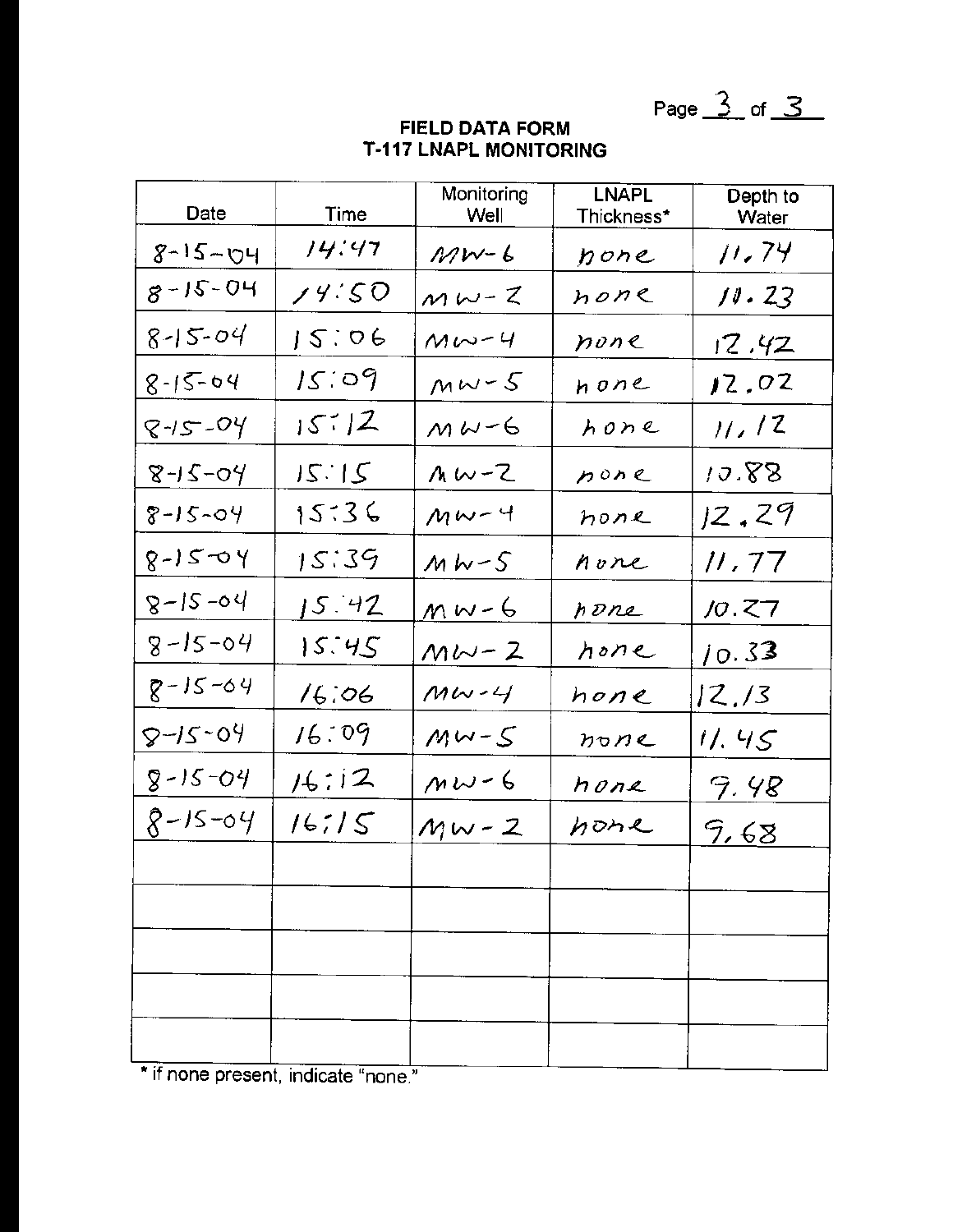**MW-02 Water Levels 8-15-04**

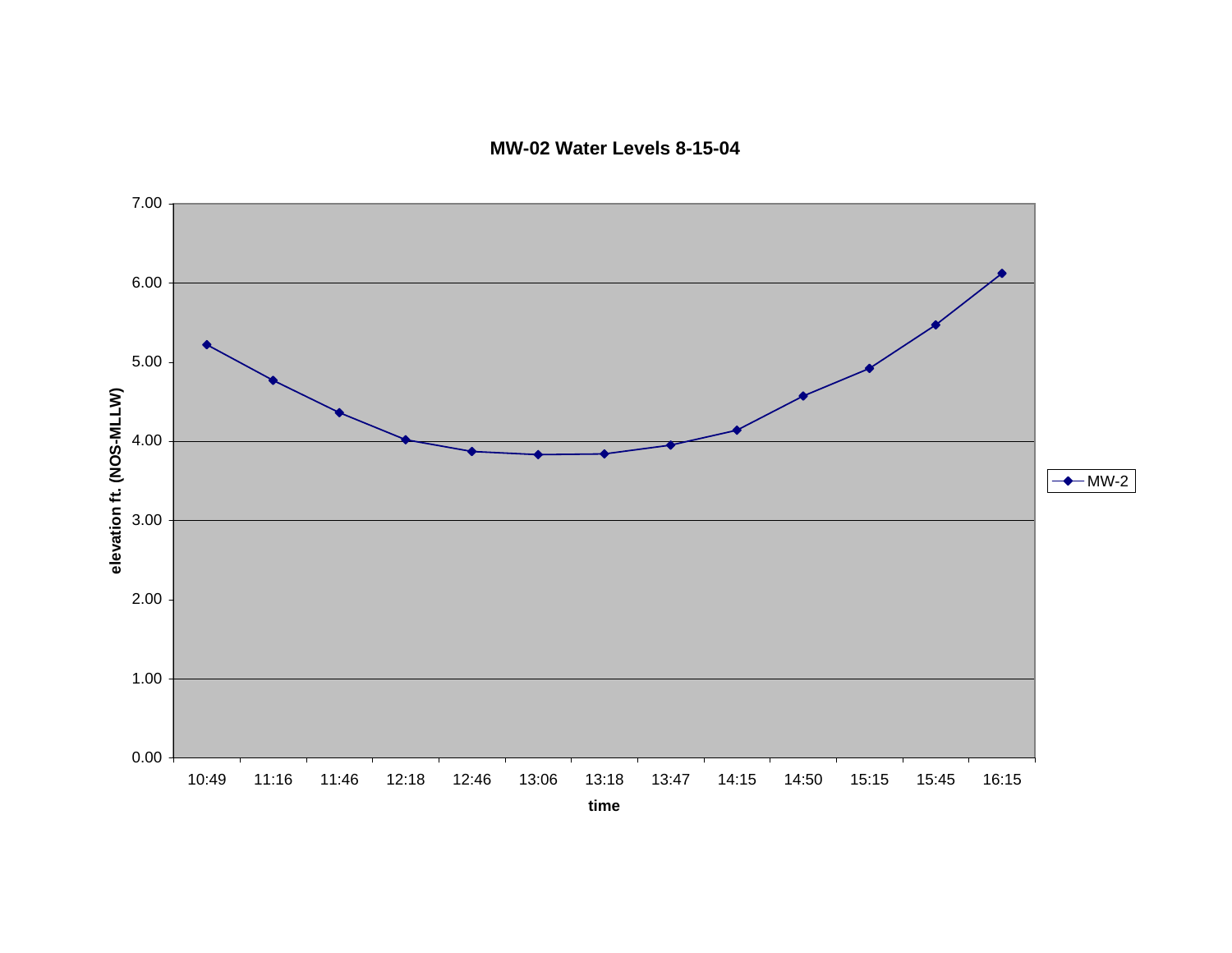**MW-4 Water Levels 8-15-04**

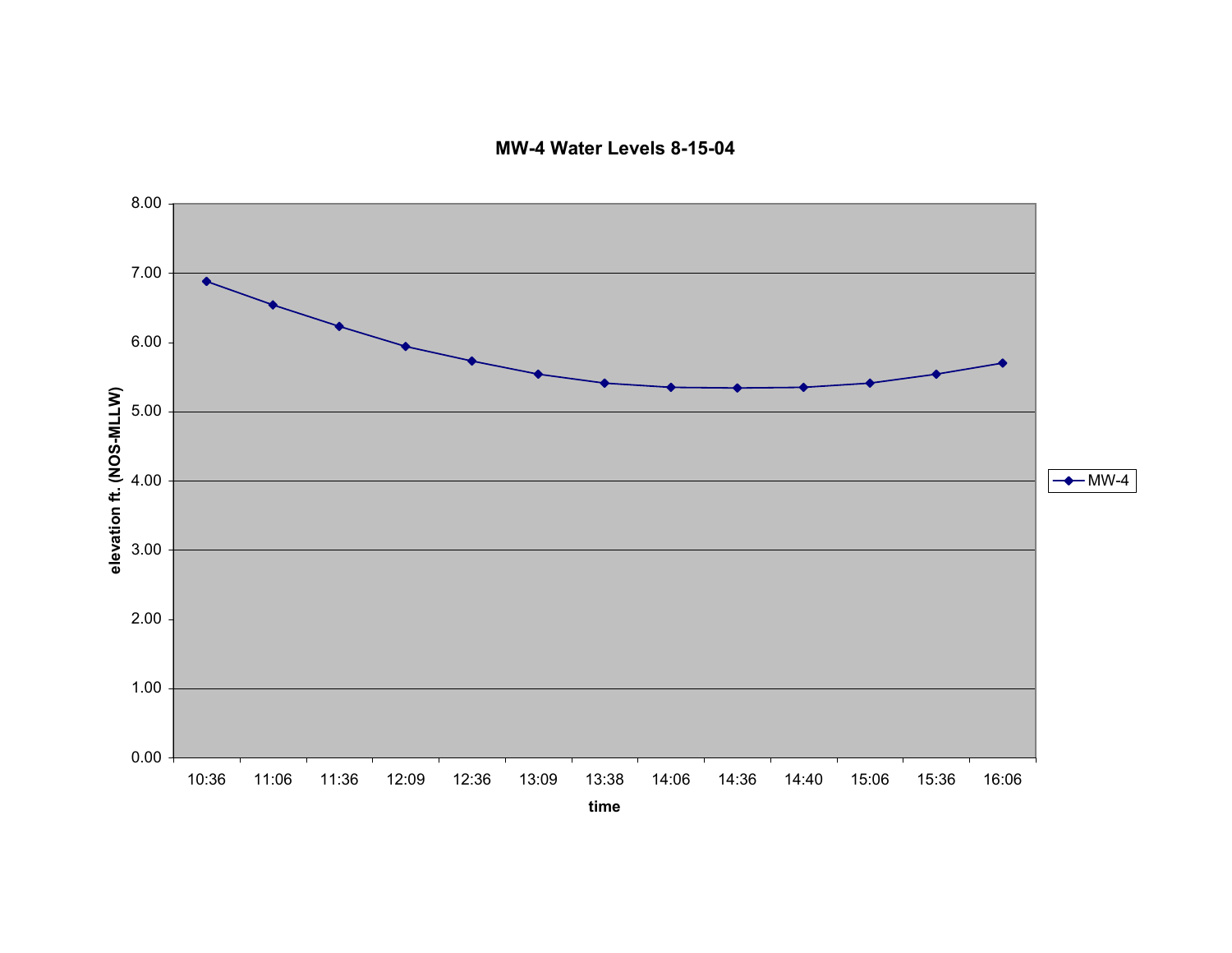**MW-5 Water Levels 8-15-04**

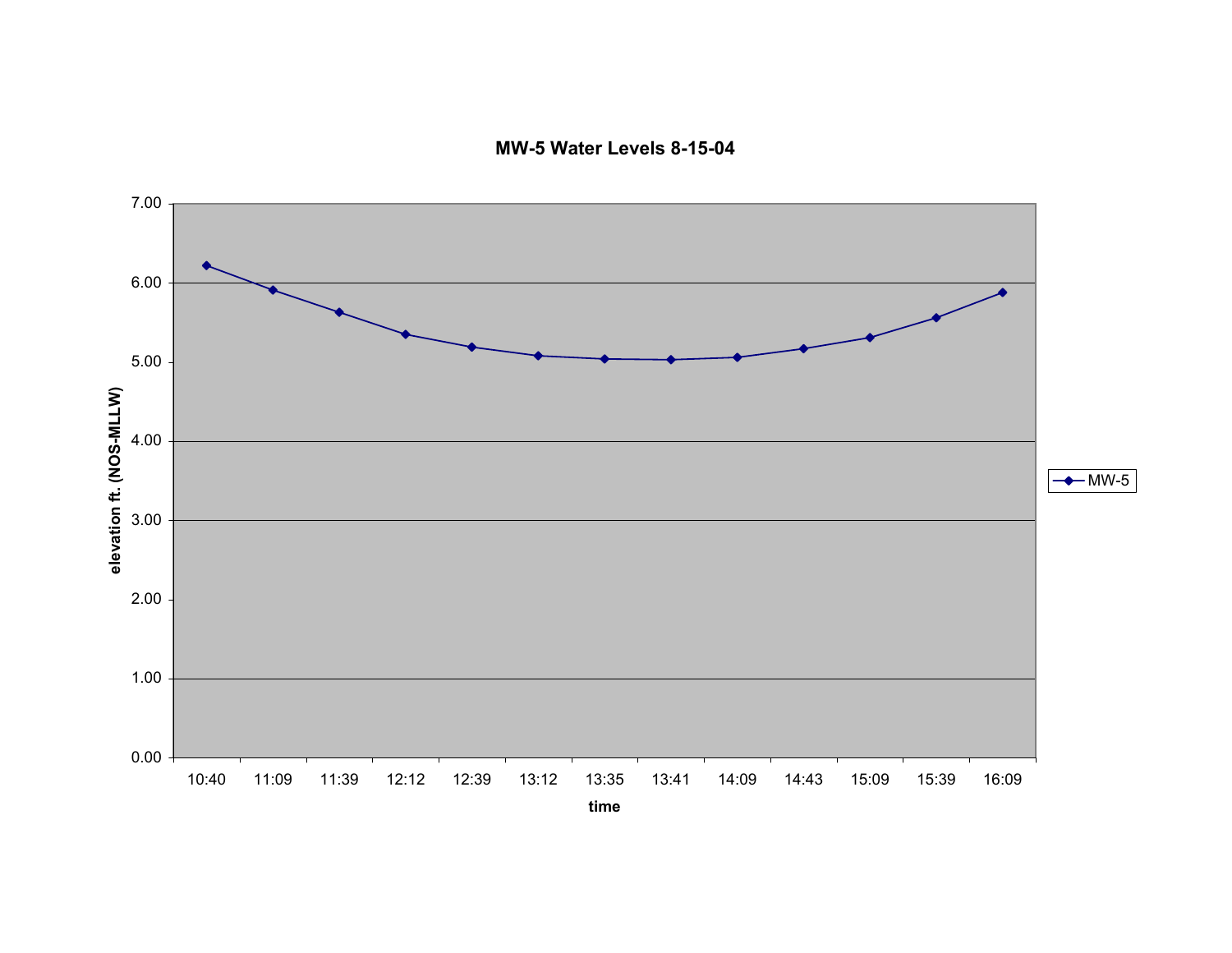**MW-6 Water Levels 8-15-04**

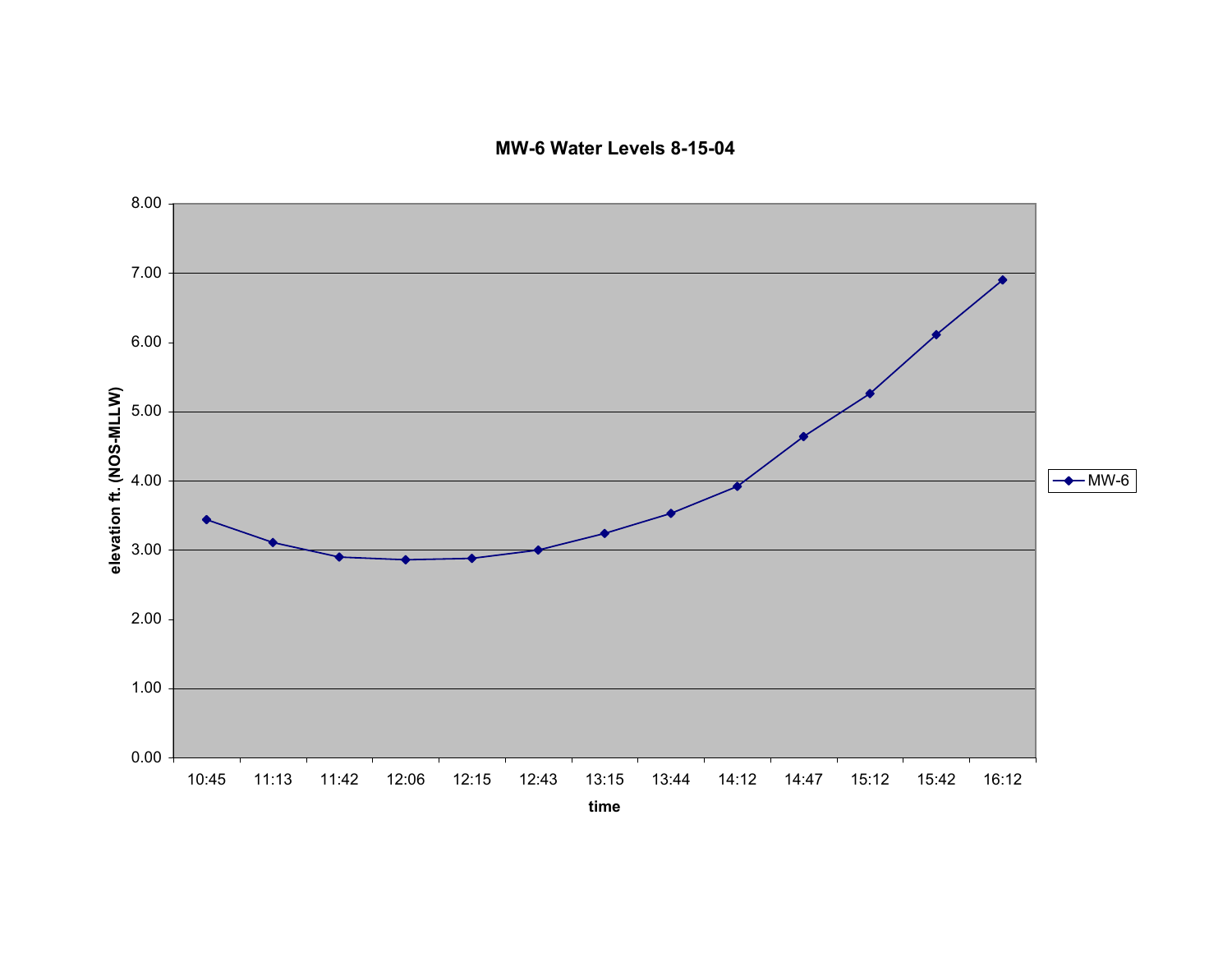| $MW-2$    |       | Depth to Water           | Water     |
|-----------|-------|--------------------------|-----------|
| Date      | Time  | (Ft below Top of Casing) | Elevation |
| 8/15/2004 | 10:49 | 10.58                    | 5.22      |
| 8/15/2004 | 11:16 | 11.03                    | 4.77      |
| 8/15/2004 | 11:46 | 11.44                    | 4.36      |
| 8/15/2004 | 12:18 | 11.78                    | 4.02      |
| 8/15/2004 | 12:46 | 11.93                    | 3.87      |
| 8/15/2004 | 13:06 | 11.97                    | 3.83      |
| 8/15/2004 | 13:18 | 11.96                    | 3.84      |
| 8/15/2004 | 13:47 | 11.85                    | 3.95      |
| 8/15/2004 | 14:15 | 11.66                    | 4.14      |
| 8/15/2004 | 14:50 | 11.23                    | 4.57      |
| 8/15/2004 | 15:15 | 10.88                    | 4.92      |
| 8/15/2004 | 15:45 | 10.33                    | 5.47      |
| 8/15/2004 | 16:15 | 9.68                     | 6.12      |
|           |       |                          |           |

Top of Casing Elevation: 15.80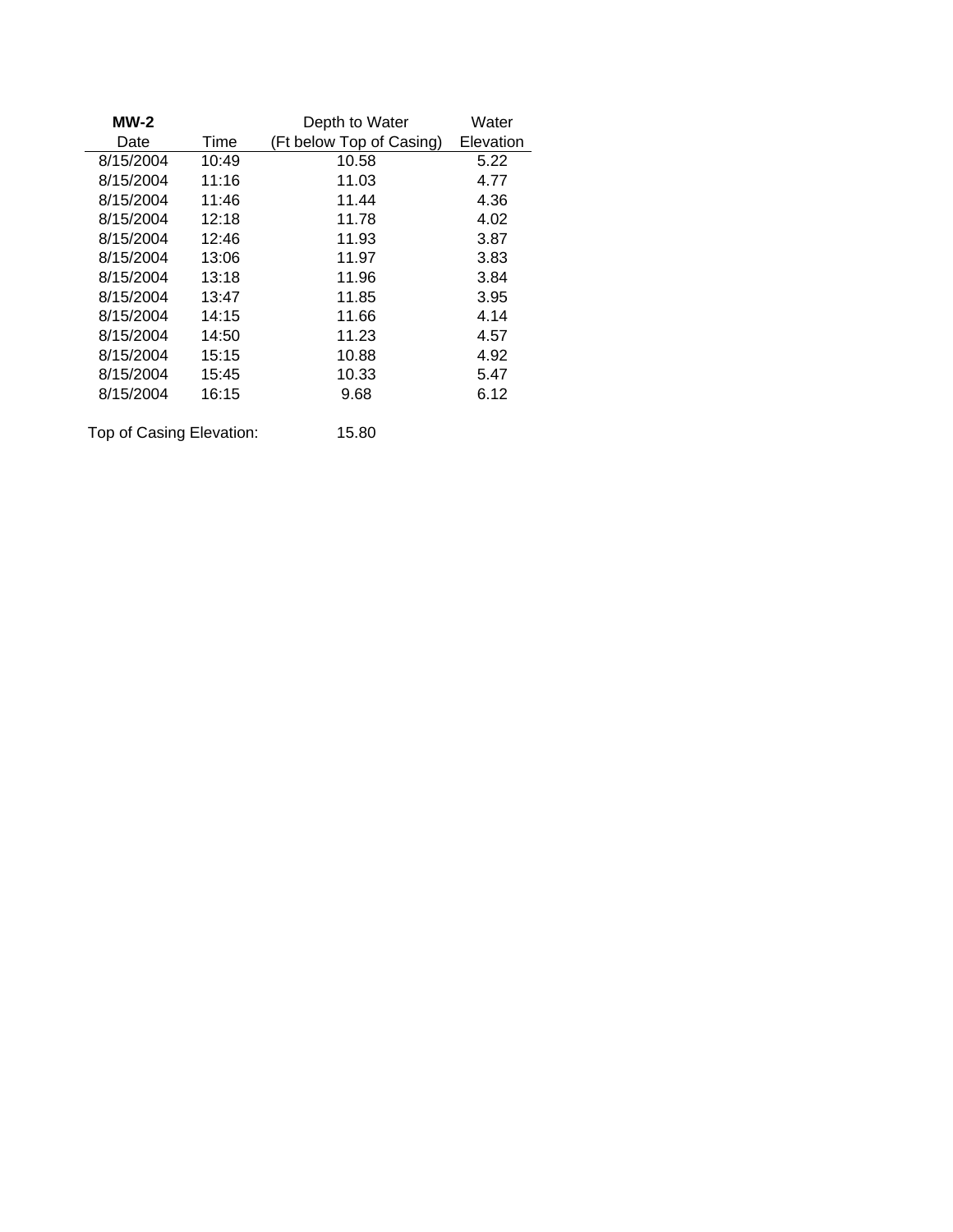| <b>MW-4</b>              |       | Depth to Water           | Water     |
|--------------------------|-------|--------------------------|-----------|
| Date                     | Time  | (Ft below Top of Casing) | Elevation |
| 8/15/2004                | 10:36 | 10.95                    | 6.88      |
| 8/15/2004                | 11:06 | 11.29                    | 6.54      |
| 8/15/2004                | 11:36 | 11.60                    | 6.23      |
| 8/15/2004                | 12:09 | 11.89                    | 5.94      |
| 8/15/2004                | 12:36 | 12.10                    | 5.73      |
| 8/15/2004                | 13:09 | 12.29                    | 5.54      |
| 8/15/2004                | 13:38 | 12.42                    | 5.41      |
| 8/15/2004                | 14:06 | 12.48                    | 5.35      |
| 8/15/2004                | 14:36 | 12.49                    | 5.34      |
| 8/15/2004                | 14:40 | 12.48                    | 5.35      |
| 8/15/2004                | 15:06 | 12.42                    | 5.41      |
| 8/15/2004                | 15:36 | 12.29                    | 5.54      |
| 8/15/2004                | 16:06 | 12.13                    | 5.70      |
| Top of Casing Elevation: |       | 17.83                    |           |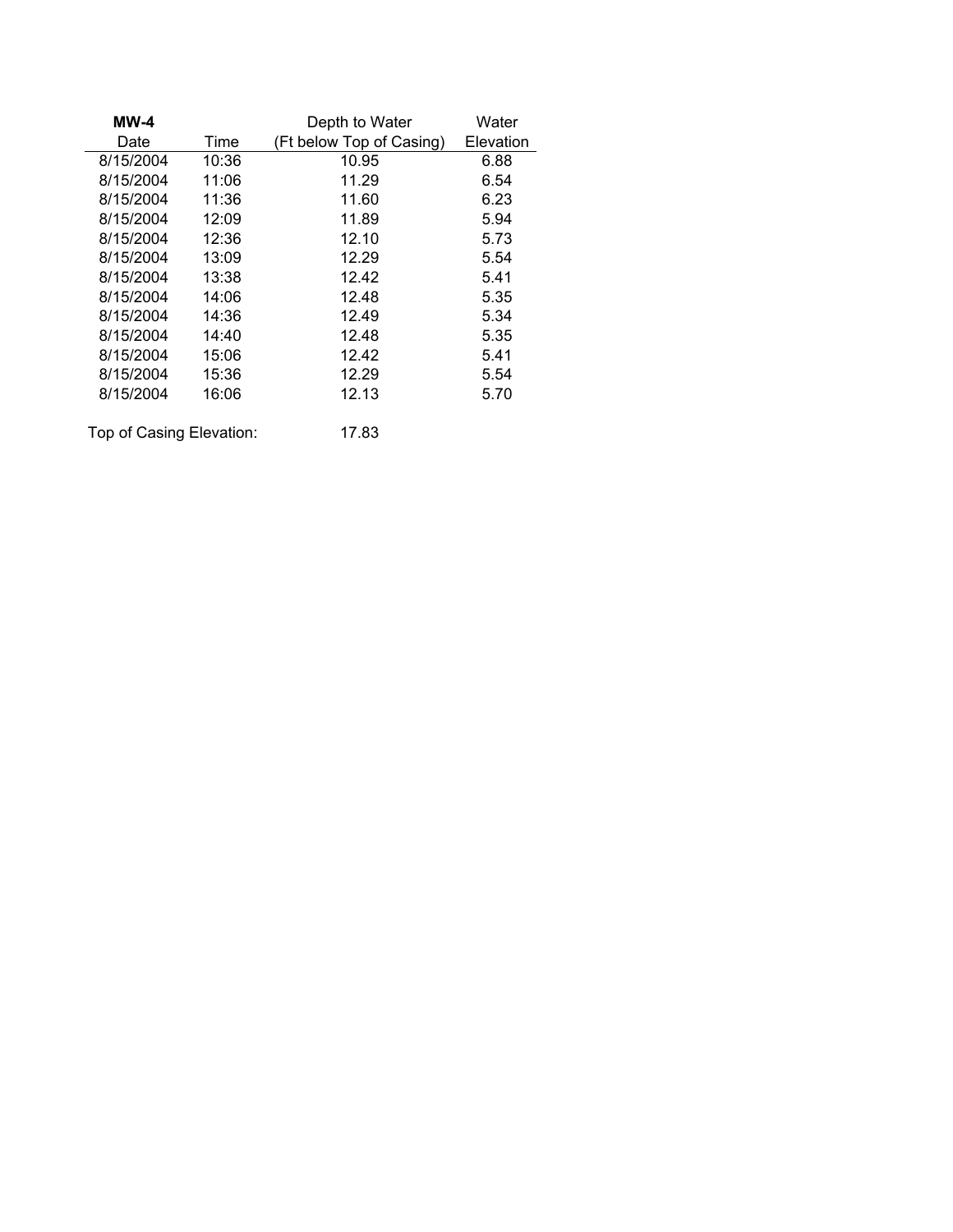| <b>MW-5</b>              |       | Depth to Water           | Water     |
|--------------------------|-------|--------------------------|-----------|
| Date                     | Time  | (Ft below Top of Casing) | Elevation |
| 8/15/2004                | 10:40 | 11.11                    | 6.22      |
| 8/15/2004                | 11:09 | 11.42                    | 5.91      |
| 8/15/2004                | 11:39 | 11.70                    | 5.63      |
| 8/15/2004                | 12:12 | 11.98                    | 5.35      |
| 8/15/2004                | 12:39 | 12.14                    | 5.19      |
| 8/15/2004                | 13:12 | 12.25                    | 5.08      |
| 8/15/2004                | 13:35 | 12.29                    | 5.04      |
| 8/15/2004                | 13:41 | 12.30                    | 5.03      |
| 8/15/2004                | 14:09 | 12.27                    | 5.06      |
| 8/15/2004                | 14:43 | 12.16                    | 5.17      |
| 8/15/2004                | 15:09 | 12.02                    | 5.31      |
| 8/15/2004                | 15:39 | 11.77                    | 5.56      |
| 8/15/2004                | 16:09 | 11.45                    | 5.88      |
| Top of Casing Elevation: |       | 17.33                    |           |